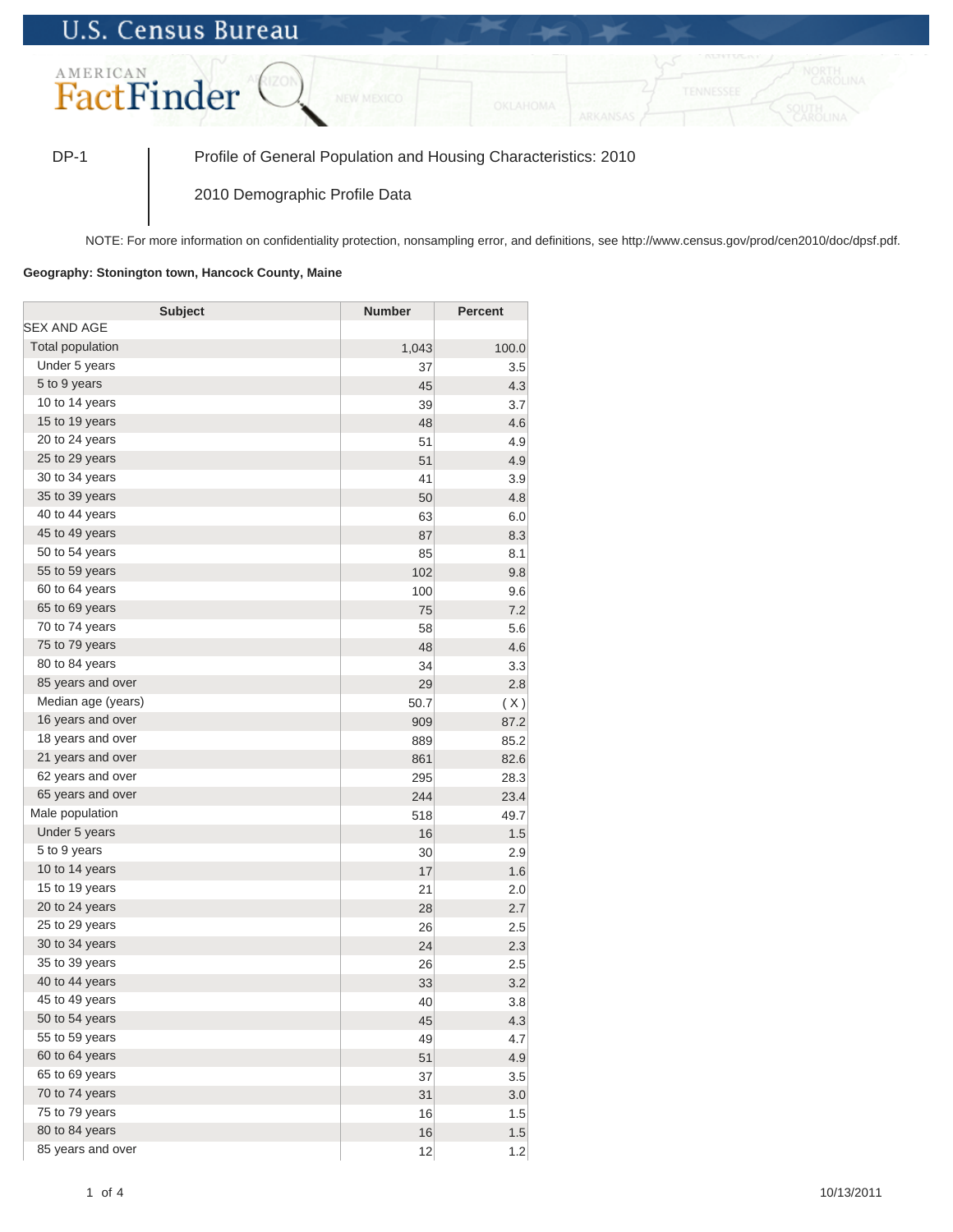| <b>Subject</b>                                      | <b>Number</b> | <b>Percent</b> |
|-----------------------------------------------------|---------------|----------------|
| Median age (years)                                  | 49.8          | (X)            |
| 16 years and over                                   | 448           | 43.0           |
| 18 years and over                                   | 440           | 42.2           |
| 21 years and over                                   | 424           | 40.7           |
| 62 years and over                                   | 137           | 13.1           |
| 65 years and over                                   | 112           | 10.7           |
| Female population                                   | 525           | 50.3           |
| Under 5 years                                       | 21            | 2.0            |
| 5 to 9 years                                        | 15            | 1.4            |
| 10 to 14 years                                      | 22            | 2.1            |
| 15 to 19 years                                      | 27            | 2.6            |
| 20 to 24 years                                      | 23            | 2.2            |
| 25 to 29 years                                      | 25            | 2.4            |
| 30 to 34 years                                      | 17            | 1.6            |
| 35 to 39 years                                      | 24            | 2.3            |
| 40 to 44 years                                      | 30            | 2.9            |
| 45 to 49 years                                      | 47            | 4.5            |
| 50 to 54 years                                      | 40            | 3.8            |
| 55 to 59 years                                      | 53            | 5.1            |
| 60 to 64 years                                      | 49            | 4.7            |
| 65 to 69 years                                      | 38            | 3.6            |
| 70 to 74 years                                      | 27            | 2.6            |
| 75 to 79 years                                      | 32            | 3.1            |
| 80 to 84 years                                      | 18            | 1.7            |
| 85 years and over                                   | 17            |                |
| Median age (years)                                  |               | 1.6            |
|                                                     | 51.6          | (X)            |
| 16 years and over<br>18 years and over              | 461           | 44.2           |
|                                                     | 449           | 43.0           |
| 21 years and over                                   | 437           | 41.9           |
| 62 years and over                                   | 158           | 15.1           |
| 65 years and over                                   | 132           | 12.7           |
| <b>RACE</b>                                         |               |                |
| <b>Total population</b>                             | 1,043         | 100.0          |
| One Race                                            | 1,023         | 98.1           |
| White                                               | 1,012         | 97.0           |
| <b>Black or African American</b>                    | 2             | 0.2            |
| American Indian and Alaska Native                   | 1             | 0.1            |
| Asian                                               | 3             | 0.3            |
| Asian Indian                                        | 0             | 0.0            |
| Chinese                                             | 1             | 0.1            |
| Filipino                                            | 1             | 0.1            |
| Japanese                                            | 0             | 0.0            |
| Korean                                              | 1             | 0.1            |
| Vietnamese                                          | 0             | 0.0            |
| Other Asian [1]                                     | 0             | 0.0            |
| Native Hawaiian and Other Pacific Islander          | 1             | 0.1            |
| Native Hawaiian                                     | 1             | 0.1            |
| Guamanian or Chamorro                               | 0             | 0.0            |
| Samoan                                              | 0             | 0.0            |
| Other Pacific Islander [2]                          | 0             | 0.0            |
| Some Other Race                                     | 4             | 0.4            |
| Two or More Races                                   | 20            | 1.9            |
| White; American Indian and Alaska Native [3]        | 18            | 1.7            |
| White; Asian [3]                                    | 0             | 0.0            |
| White; Black or African American [3]                | 0             | 0.0            |
| White; Some Other Race [3]                          | 0             | 0.0            |
| Race alone or in combination with one or more other |               |                |
| races: [4]                                          |               |                |
| White                                               | 1,031         | 98.8           |
| <b>Black or African American</b>                    | 3             | 0.3            |
| American Indian and Alaska Native                   | 20            | 1.9            |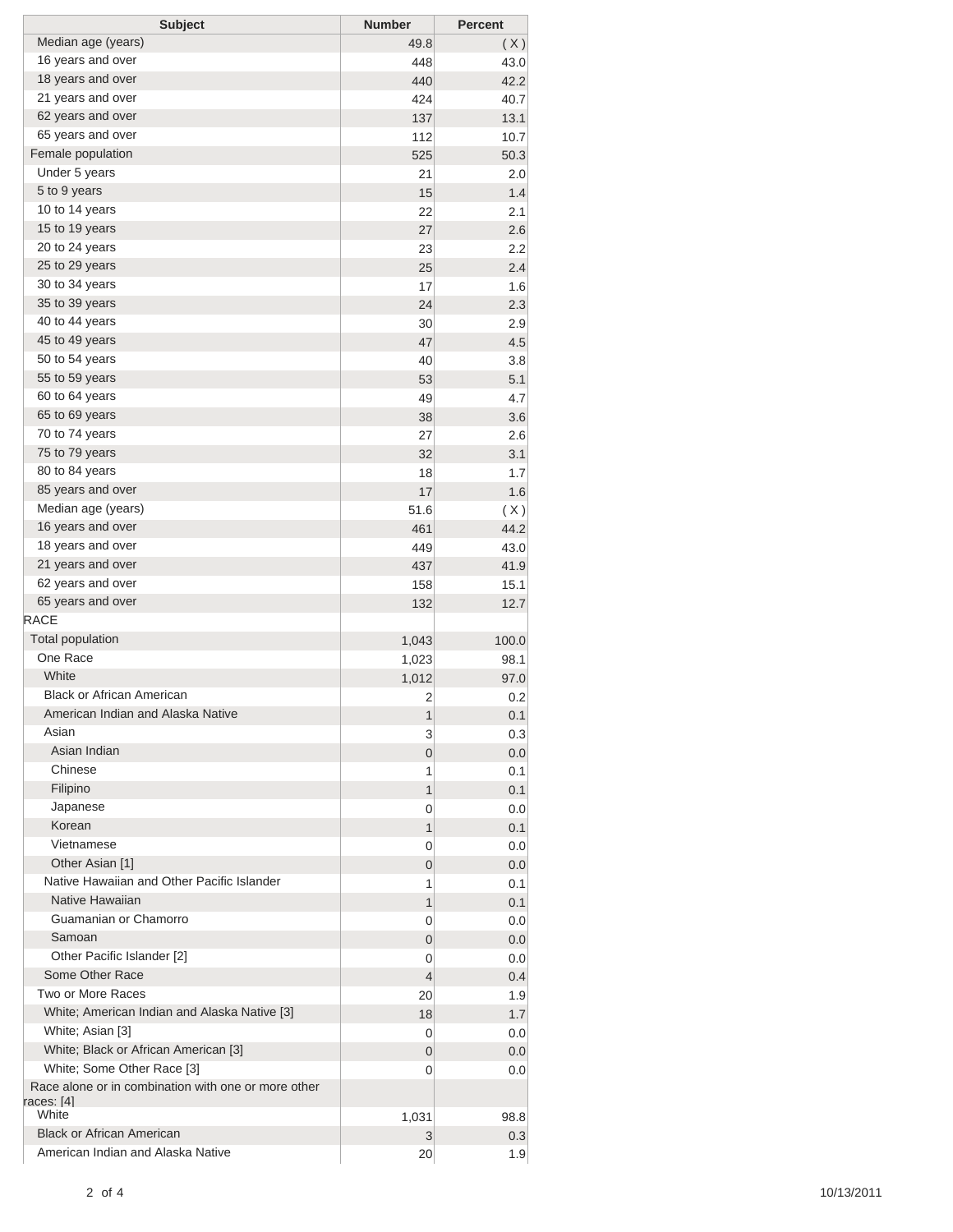| <b>Subject</b>                                               | <b>Number</b>  | <b>Percent</b> |
|--------------------------------------------------------------|----------------|----------------|
| Asian                                                        | $\overline{4}$ | 0.4            |
| Native Hawaiian and Other Pacific Islander                   | 2              | 0.2            |
| Some Other Race                                              | 4              | 0.4            |
| HISPANIC OR LATINO                                           |                |                |
| <b>Total population</b>                                      | 1,043          | 100.0          |
| Hispanic or Latino (of any race)                             | 4              | 0.4            |
| Mexican                                                      | 4              | 0.4            |
| Puerto Rican                                                 | 0              | 0.0            |
| Cuban                                                        | $\overline{0}$ | 0.0            |
| Other Hispanic or Latino [5]                                 | 0              | 0.0            |
| Not Hispanic or Latino<br><b>HISPANIC OR LATINO AND RACE</b> | 1,039          | 99.6           |
| <b>Total population</b>                                      |                |                |
| Hispanic or Latino                                           | 1,043          | 100.0<br>0.4   |
| White alone                                                  | 4<br>3         | 0.3            |
| Black or African American alone                              | 0              | 0.0            |
| American Indian and Alaska Native alone                      | $\overline{0}$ | 0.0            |
| Asian alone                                                  | 0              | 0.0            |
| Native Hawaiian and Other Pacific Islander alone             | $\overline{0}$ | 0.0            |
| Some Other Race alone                                        | 0              | 0.0            |
| Two or More Races                                            | 1              | 0.1            |
| Not Hispanic or Latino                                       | 1,039          | 99.6           |
| White alone                                                  | 1,009          | 96.7           |
| Black or African American alone                              | 2              | 0.2            |
| American Indian and Alaska Native alone                      | 1              | 0.1            |
| Asian alone                                                  | 3              | 0.3            |
| Native Hawaiian and Other Pacific Islander alone             | 1              | 0.1            |
| Some Other Race alone                                        | 4              | 0.4            |
| Two or More Races                                            | 19             | 1.8            |
| <b>RELATIONSHIP</b>                                          |                |                |
| Total population                                             | 1,043          | 100.0          |
| In households                                                | 1,043          | 100.0          |
| Householder                                                  | 515            | 49.4           |
| Spouse [6]                                                   | 251            | 24.1           |
| Child                                                        | 191            | 18.3           |
| Own child under 18 years                                     | 146            | 14.0           |
| Other relatives                                              | 33             | 3.2            |
| Under 18 years                                               | 7              | 0.7            |
| 65 years and over                                            | 15             | 1.4            |
| <b>Nonrelatives</b>                                          | 53             | 5.1            |
| Under 18 years                                               | $\mathbf 0$    | 0.0            |
| 65 years and over                                            | 3              | 0.3            |
| Unmarried partner                                            | 43             | 4.1            |
| In group quarters                                            | 0              | 0.0            |
| Institutionalized population                                 | 0              | 0.0            |
| Male                                                         | 0              | 0.0            |
| Female                                                       | 0              | 0.0            |
| Noninstitutionalized population                              | 0              | 0.0            |
| Male                                                         | 0              | 0.0            |
| Female                                                       | 0              | 0.0            |
| <b>HOUSEHOLDS BY TYPE</b>                                    |                |                |
| <b>Total households</b>                                      | 515            | 100.0          |
| Family households (families) [7]                             | 305            | 59.2           |
| With own children under 18 years                             | 94             | 18.3           |
| Husband-wife family                                          | 251            | 48.7           |
| With own children under 18 years                             | 62             | 12.0           |
| Male householder, no wife present                            | 17             | 3.3            |
| With own children under 18 years                             | 6              | 1.2            |
| Female householder, no husband present                       | 37             | 7.2            |
| With own children under 18 years                             | 26             | 5.0            |